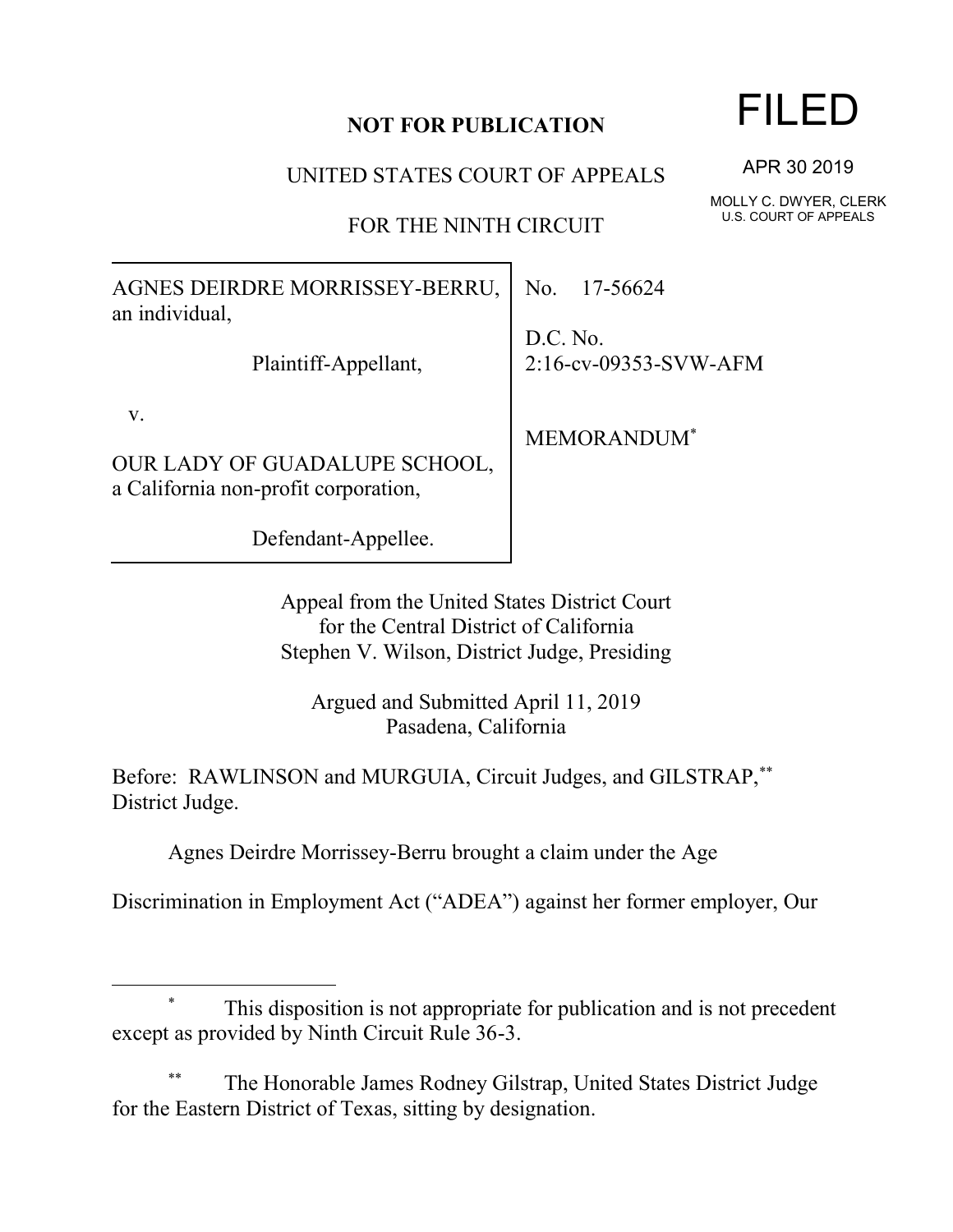Lady of Guadalupe School (the "School"). The only issue reached by this Court is whether the district court properly granted summary judgment in favor of the School on the basis that Morrissey-Berru was a "minister" for purposes of the ministerial exception. We have jurisdiction under 28 U.S.C. § 1291, and we reverse.<sup>1</sup>

This Court reviews a grant of summary judgment *de novo* and views the evidence in the light most favorable to the non-moving party. *Olsen v. Idaho State Bd. of Med.*, 363 F.3d 916, 922 (9th Cir. 2004).

In *Hosanna-Tabor Evangelical Lutheran Church & School v. EEOC*, the Supreme Court recognized the ministerial exception for the first time, 565 U.S. 171, 188 (2012), and considered the following four factors in analyzing whether the exception applied: (1) whether the employer held the employee out as a minister by bestowing a formal religious title; (2) whether the employee's title reflected ministerial substance and training; (3) whether the employee held herself out as a minister; and (4) whether the employee's job duties included "important religious functions," *id.* at 191–92. *Hosanna* expressly declined to adopt "a rigid formula for deciding when an employee qualifies as a minister," and instead considered "all the circumstances of [the employee's] employment." *Id.* at 190.

 $\overline{a}$ 

<sup>&</sup>lt;sup>1</sup> We assume the parties' familiarity with the facts and procedural history of this case.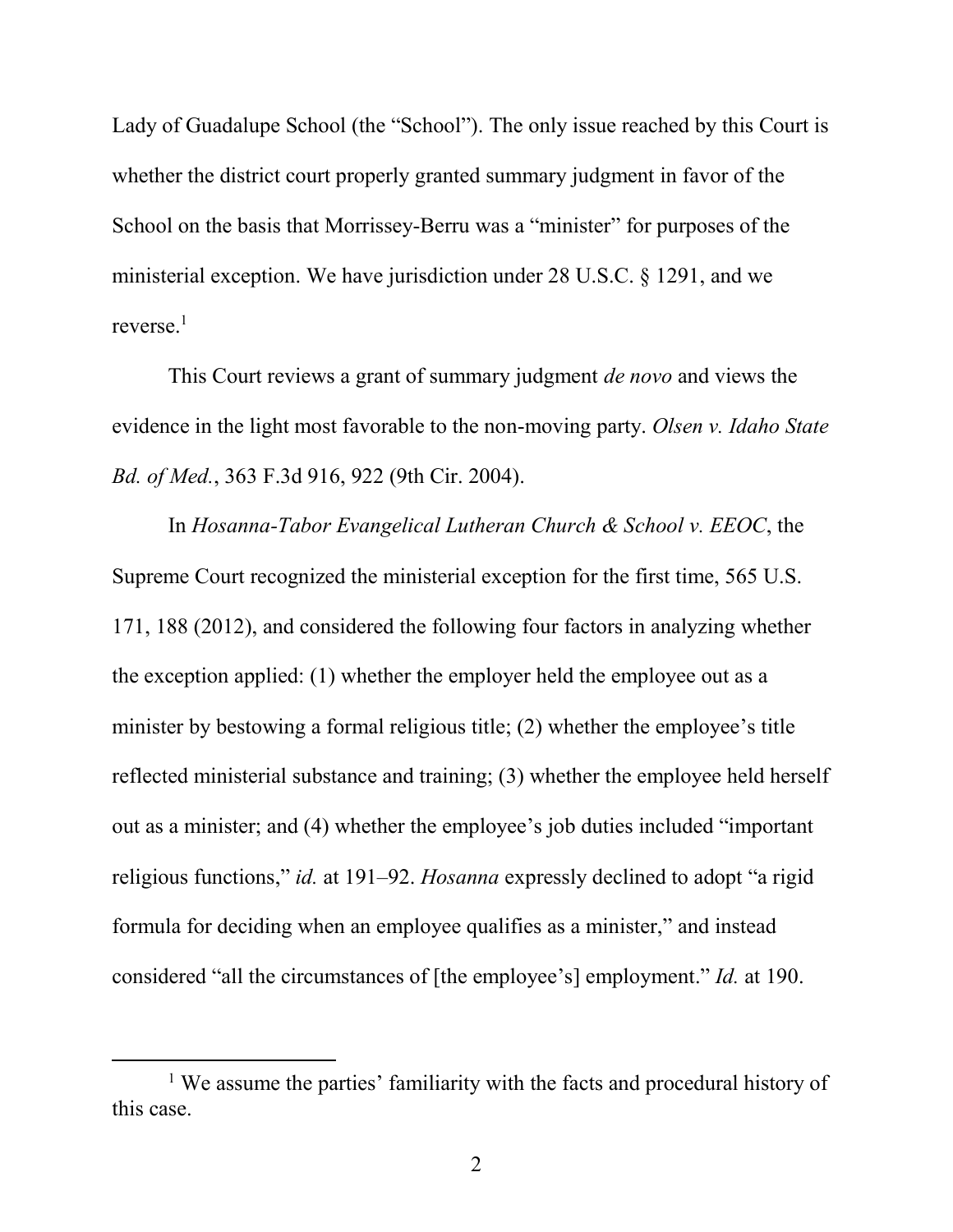Considering the totality of the circumstances in this case, we conclude that the district court erred in concluding that Morrissey-Berru was a "minister" for purposes of the ministerial exception. Unlike the employee in *Hosanna-Tabor*, Morrissey-Berru's formal title of "Teacher" was secular. Aside from taking a single course on the history of the Catholic church, Morrissey-Berru did not have any religious credential, training, or ministerial background. Morrissey-Berru also did not hold herself out to the public as a religious leader or minister.

Morrissey-Berru did have significant religious responsibilities as a teacher at the School. She committed to incorporate Catholic values and teachings into her curriculum, as evidenced by several of the employment agreements she signed, led her students in daily prayer, was in charge of liturgy planning for a monthly Mass, and directed and produced a performance by her students during the School's Easter celebration every year. However, an employee's duties alone are not dispositive under *Hosanna-Tabor*'s framework. *See Biel v. St. James Sch.*, 911 F.3d 603, 609 (9th Cir. 2018). Therefore, on balance, we conclude that the ministerial exception does not bar Morrissey-Berru's ADEA claim.<sup>2</sup> *See id.* at 608–11 (holding that the ministerial exception did not apply under similar circumstances).

 $\overline{a}$ 

<sup>&</sup>lt;sup>2</sup> As the district court indicated, Morrissey-Berru's ADEA claim, based on her demotion, appears to be time barred. However, we leave it to the district court to resolve this issue in the first instance on remand.